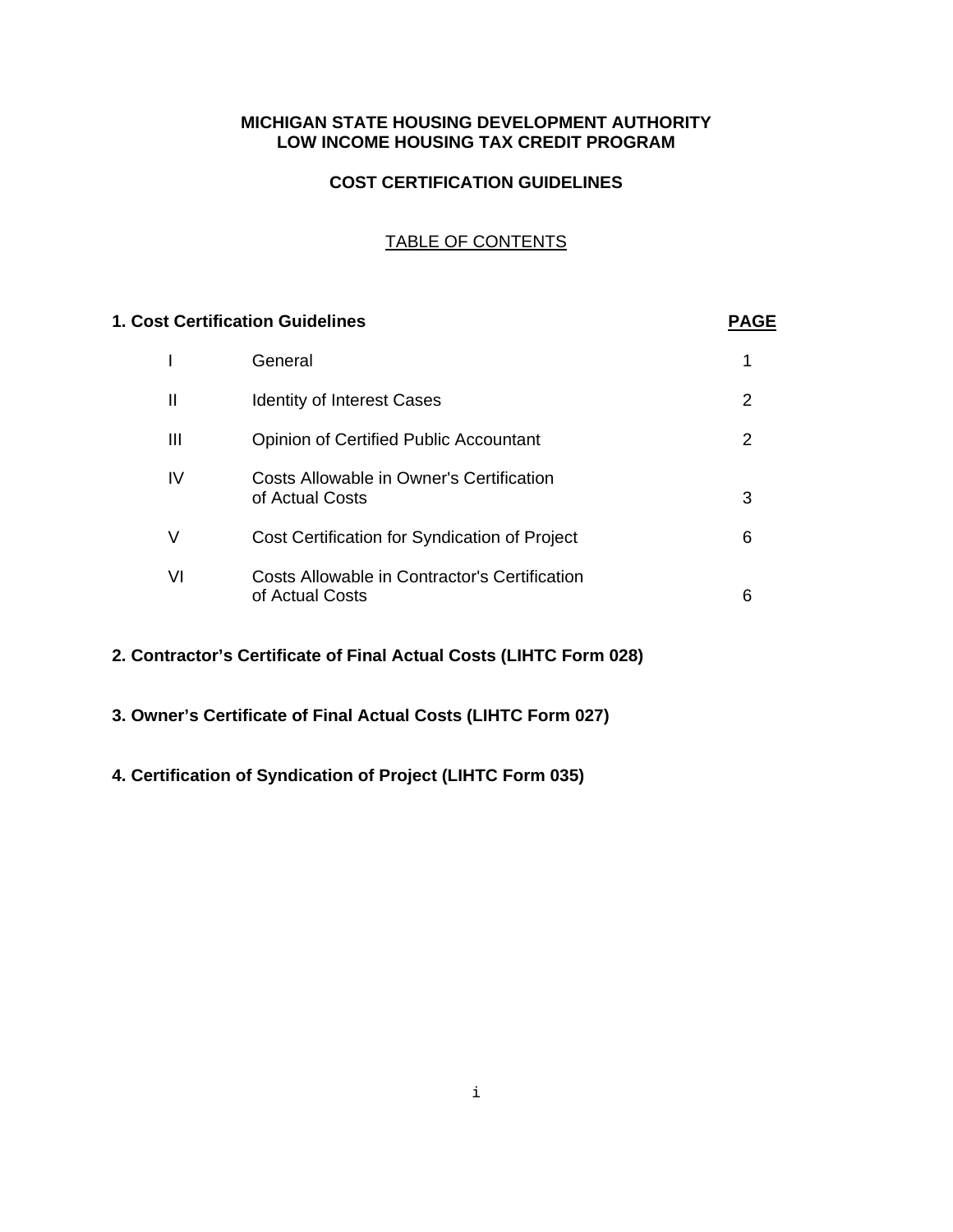### **MICHIGAN STATE HOUSING DEVELOPMENT AUTHORITY LOW INCOME HOUSING TAX CREDIT PROGRAM COST CERTIFICATION GUIDELINES**

#### I. **GENERAL**

These guidelines are designed to assist owners, contractors, and independent certified public accountants in the preparation and submission of cost certification forms to the Michigan State Housing Development Authority's Low Income Housing Tax Credit Program.

The purpose of cost certification is to establish the total costs incurred by the contractor and the owner in the development of a project. This will enable the Authority to determine certain development costs and the amount of tax credit to be allocated to the project. All costs are included in the calculation of the total development costs; however, not all such costs are necessarily recognizable in determining the eligible basis and the amount of credit to be allocated.

The owner is obligated to submit the cost certifications applicable to itself and the contractor prior to issuance of IRS form 8609.

Cost certification is required of all owners and all general contractors. If more than 25% of the actual cost of construction is subcontracted to any one nonrelated subcontractor, tiering of profits will not be allowed. See "Identity of Interest Cases" on page 2 for requirements where there is a relationship between the contractor and the subcontractors.

Authority Forms LIHTC 027 and LIHTC 035 must be submitted with the owner's certification and Authority Form LIHTC 028 must be submitted with the contractor's certification.

The owner's certified costs generally should include all costs to finance and construct the development, whether or not they are includable in eligible basis. The costs to syndicate or otherwise sell interest in the development must be included with the owner's certification. If any estimates are included in the owner's cost certification, they must be identified as such. See Section IV for a discussion of each allowable line item to be included in certified costs.

The Authority reserves the right to exclude from eligible basis part of any line item of expense when the amount is so high as to be out-of-line with reasonable and necessary costs for the services performed or the item supplied. In such cases, the amount allowed will be the Authority's estimate of the "reasonable and necessary" amount as compared with comparable projects in similar areas. All expenditures must be reduced by the amounts of any kickbacks, rebates, allowances, trade discounts or other sums that the owner or the sponsor has received or is to receive.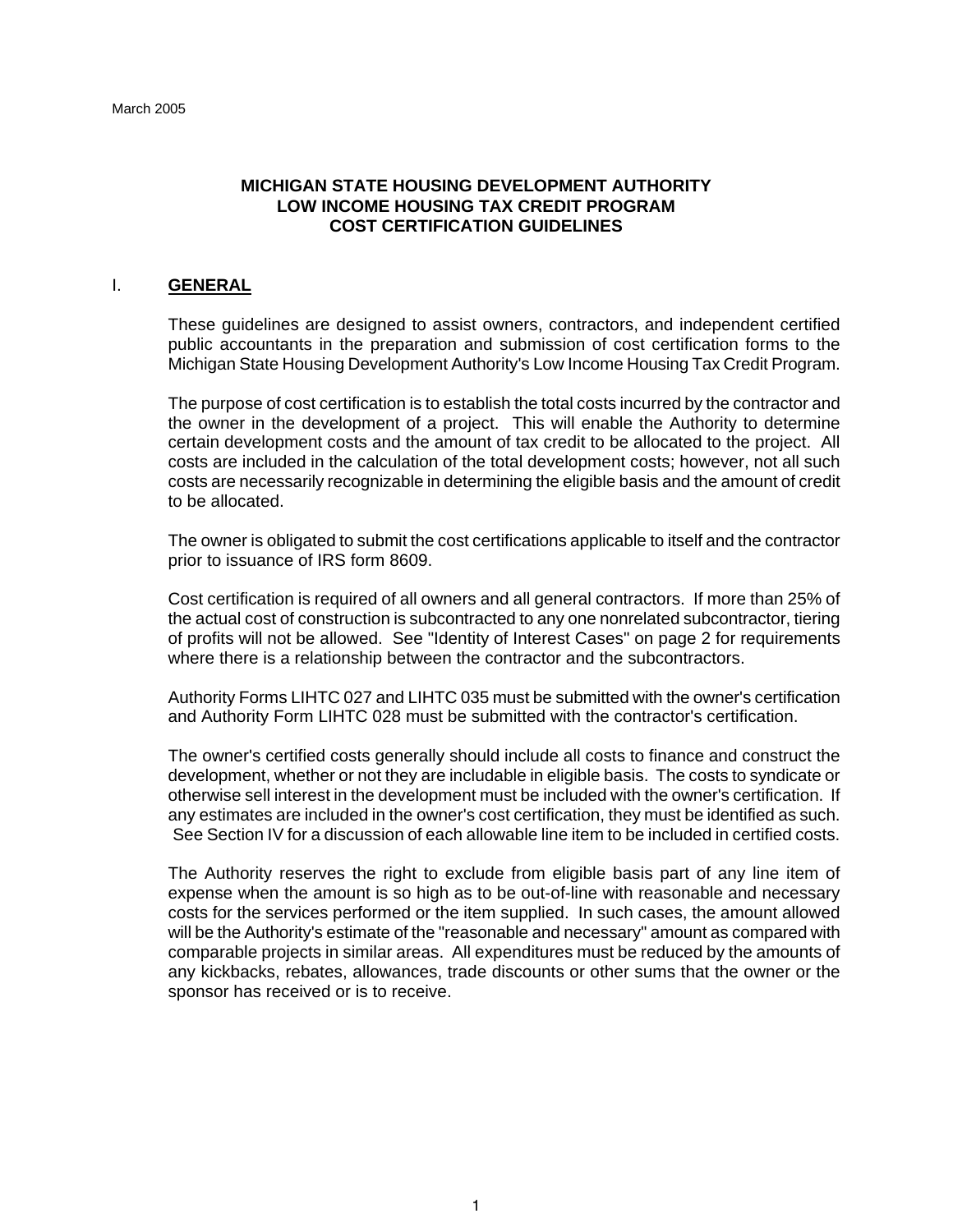# II. **IDENTITY OF INTEREST CASES**

# A. Subcontractors and General Contractors with an Identity of Interest with the General Contractor or Owner

If an identity of interest exists between the sponsor and the general contractor, incentive fees may only be paid to the extent that they are included in the fee limitations mentioned in the following paragraph. A general contractor may act as a subcontractor and may be entitled to additional overhead and profit otherwise payable to an independent subcontractor. However, the general contractor's overhead, profit, and general requirements that may be included as allowable project costs are limited to the percentages noted below.

#### B. Subcontractors Acting as General Contractors

General contractor's profit, also called builder's profit, is limited to 6% of the construction contract. General contractor's overhead, also called builder's overhead (item 3 on page 6), is limited to 2% of the construction contract. If a subcontractor acts in the role of a general contractor, profit and fees will be limited to 6% of the construction contract.

Projects of 49 units or less may aggregate general requirements, builder overhead, and builder profit to a maximum of 20% of the construction contract.

# III. **OPINION OF CERTIFIED PUBLIC ACCOUNTANT**

Each form, LIHTC 027, LIHTC 028, and LIHTC 035, must be accompanied by the unqualified opinion of an independent certified public accountant. When there is an identity of interest between two or more of the parties of whom cost certification is required, certification of the parties having such identity of interest must be by the same certified public accountant.

The independent certified public accountant is required to examine the applicable books and records to the extent necessary to satisfy him/herself that the amounts claimed as costs are within the scope of the above-noted descriptions and are ordinary and necessary expenses appropriate to the project. If the accountant has any questions concerning the appropriateness of any item, or the amount, or desires any assistance in the interpretation of technical matters relating to construction which are not covered below, he/she may seek assistance in such interpretation from representatives of the Authority.

Inclusion in the opinion of any language, indicating that the independent certifying accountant has any reservations as to the amount or propriety of the actual costs as set forth in Form LIHTC 027, LIHTC 028, or LIHTC 035, will make the opinion and the form unacceptable to the Authority.

The following form, containing the minimum representations acceptable to the Authority, is suggested to the certifying independent accountant: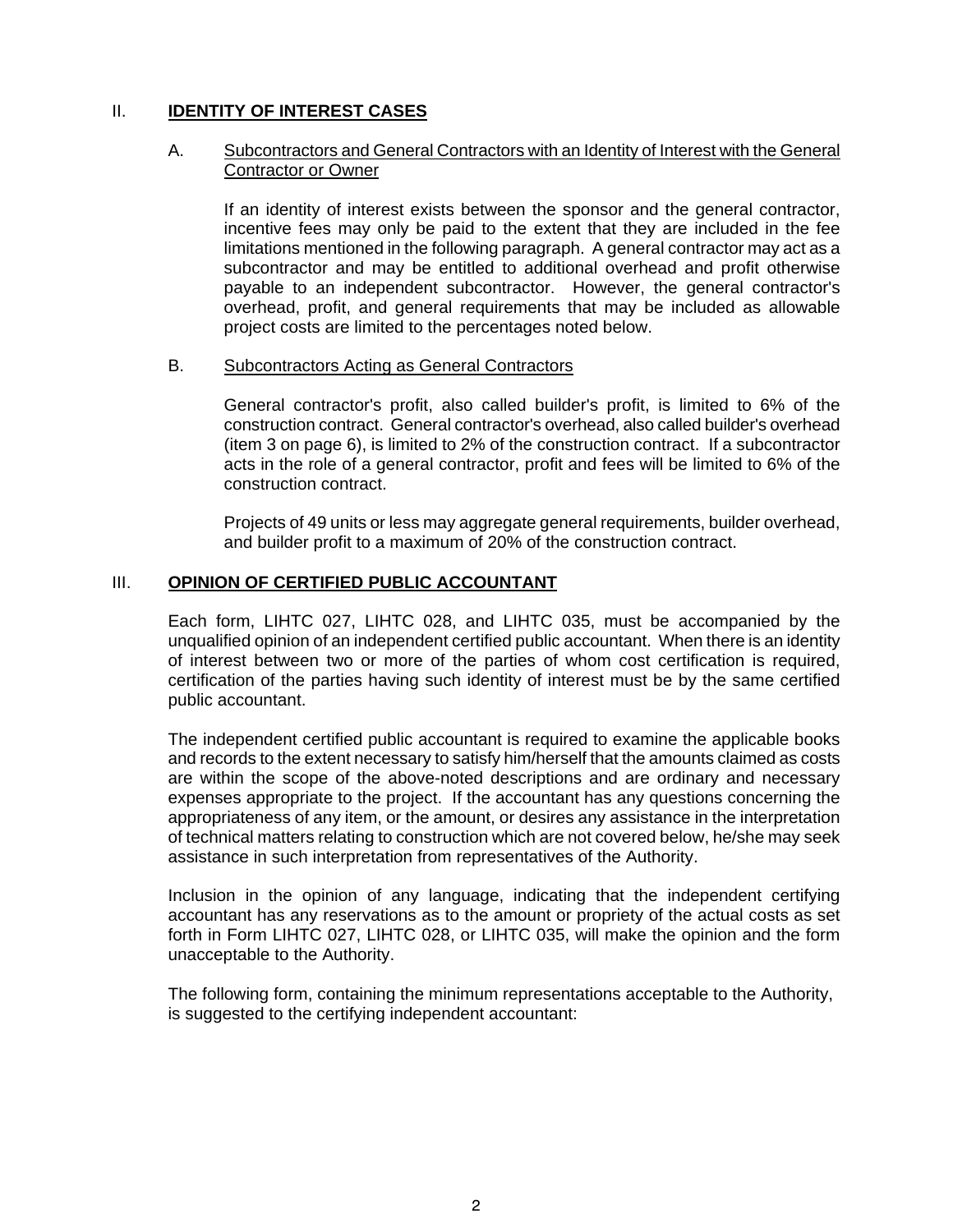"We have examined the financial information contained in the accompanying (Owner's/Contractor's) Certification of Actual Cost (Form LIHTC 027/LIHTC 035/LIHTC 028) of (name of Owner or Contractor) related to (name of the Development).

Our examination was made in accordance with generally accepted auditing standards, and accordingly included such tests of the accounting records and such other auditing procedures as we considered necessary in the circumstances.

In our opinion, the accompanying (Owner's and/or Contractor's) Certificate(s) of Actual Costs of (name of Development), present(s) fairly the financial information contained therein in accordance with generally accepted accounting principles, giving effect to the instructions contained in the MSHDA/LIHTC Cost Certification Guidelines for Owners, Contractors, and Independent Certified Public Accountants for recognition of such costs.

Our examination has been made primarily for the purpose of forming the opinion stated in the preceding paragraph.

The accompanying supplemental information (list page numbers) is presented in accordance with the instructions contained in the MSHDA/LIHTC Cost Certification Guidelines for Owners, Contractors, and Independent Certified Public Accountants. It has been subjected to the tests and other auditing procedures applied in the examination of the Certificates of Actual Costs and, in our opinion, is fairly stated in all respects material in relation to the Certificates of Actual Costs.

We certify that we have no financial interest in the Contractor/Owner other than the practice of our profession."

The Authority reserves the right to determine whether or not the certifications of actual costs received are satisfactory to the Authority.

# IV. **COSTS ALLOWABLE IN OWNER'S CERTIFICATION OF ACTUAL COSTS (FORM LIHTC 027)**

- Lines 1-4. Land: Enter the actual cost of the land and all related expenses on the lines applicable to each cost. Enter the description of any costs entered on line 4.
- Lines 5-6. Building Acquisition: Enter the actual cost of the building, the cost for exterior demolition, and any other costs related to the building acquisition. Enter the description of any costs entered on line 7.
- Line 7. Other: Enter costs not included above and provide description.
- Lines 8-9. Site Work: Costs incurred in connection with on-site and off-site improvements should be entered for these items; however, such amounts shall not include any site expenses included within the construction costs. Enter the description of any costs entered on line 10.
- Line 10. Other: Enter costs not included above and provide description.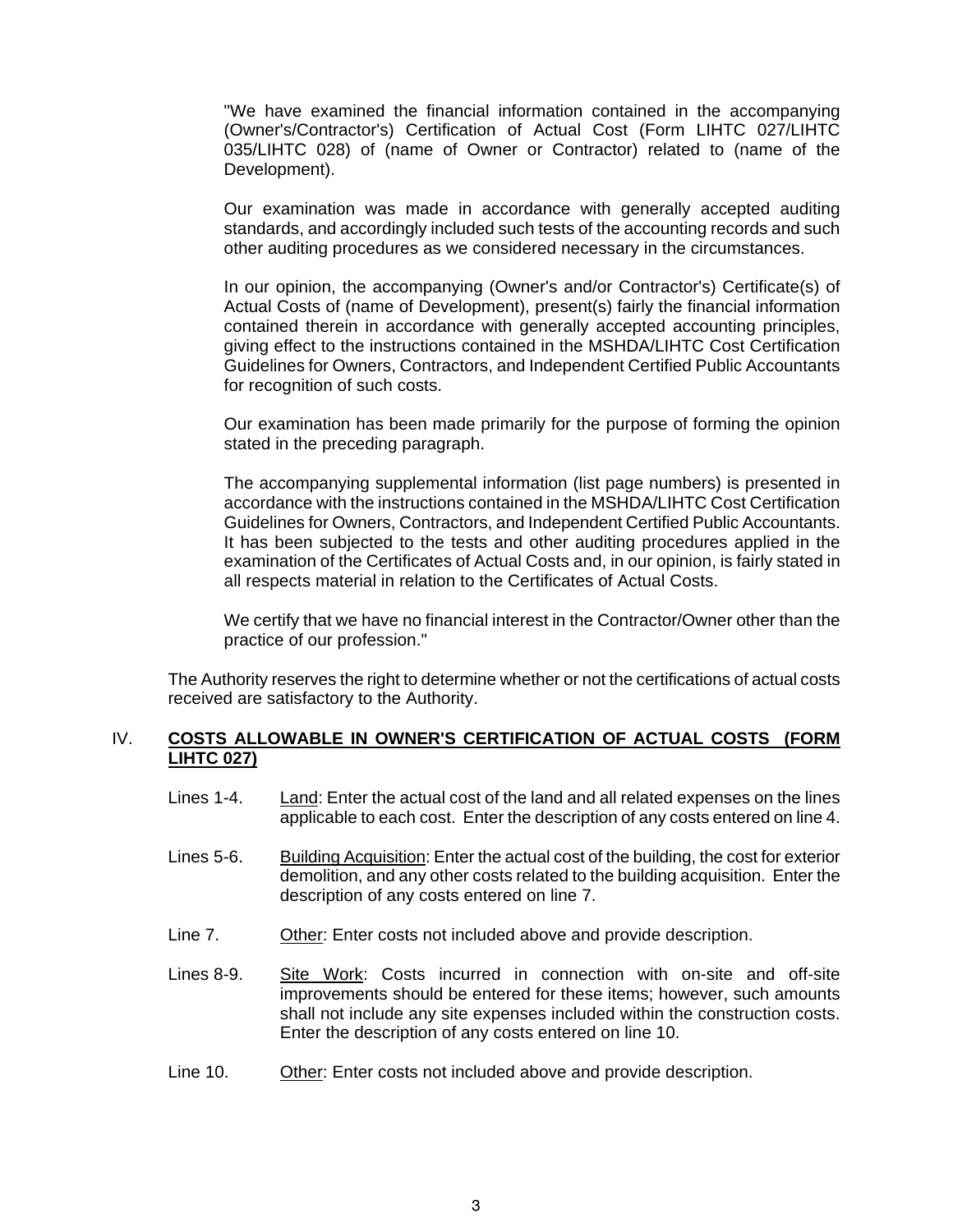- Lines 11-12. Construction Costs: These should correspond to the amounts entered on lines 32-35 of form LIHTC 028. Enter the amount actually paid to the contractor. Total construction costs must equal sub-total line 36 of form LIHTC 028.
- Line 13. Garage/Carports: Enter the amount from line 34 of form LIHTC 028.
- Line 14. Laundry Facility: Enter the amount paid for laundry machines.
- Line 15. Accessory Building: Enter the amount from line 33 of form LIHTC 028.
- Line 16. Pool: Enter cost of material and construction of pool.
- \*Line 17. General Requirements: Enter the amount from line 48 of form LIHTC 028.
- \*Line 18. Builder Overhead: enter the amount from line 49 of form LIHTC 028.
- \*Line 19. Builder Profit: Enter the amount from line 50 of form LIHTC 028.

\*Underwriting Standards for Lines 17, 18 and 19:

- General Requirements 6% of construction contract, exclusive of builder profit, builder overhead, and general requirements.
- Builder Overhead 2% of construction contract, exclusive of builder profit and builder overhead.
- Builder Profit 6% of construction contract, exclusive of builder profit.
- Projects of 49 units or fewer may aggregate general requirements, builder overhead, and builder profit to a maximum of 20% of the construction contract.
- Construction manager/consultant fee when not included in the construction contract – maximum of \$50,000.
- Line 20. Subtotal-Construction Costs: Enter the total of lines 11-19 above.
- Lines 21-22. Architect's Fee: Enter the amount actually paid for architect's services.
- Line 23. Real Estates Attorney: Legal expenses are allowed for all legal costs; however, enter only those legal expenses allocated to rehabilitation or new construction.
- Line 24. Engineer/Survey: Enter those costs paid for engineering services and surveying.
- Line 25. Tap Fees/Soil Borings: Tap fees, charges for soil borings, if not included in the construction contract, should be reported here equaling the amount actually paid.
- Line 26. Permits and Fees: The charges for permit fees should be reported here in the amount actually paid.
- Line 27. Other: Enter costs not included above and provide description.
- Lines 28-29. Hazard and Liability Insurance During Construction: The amounts to be included for insurance equal the amount actually paid for coverage on the development during the construction period.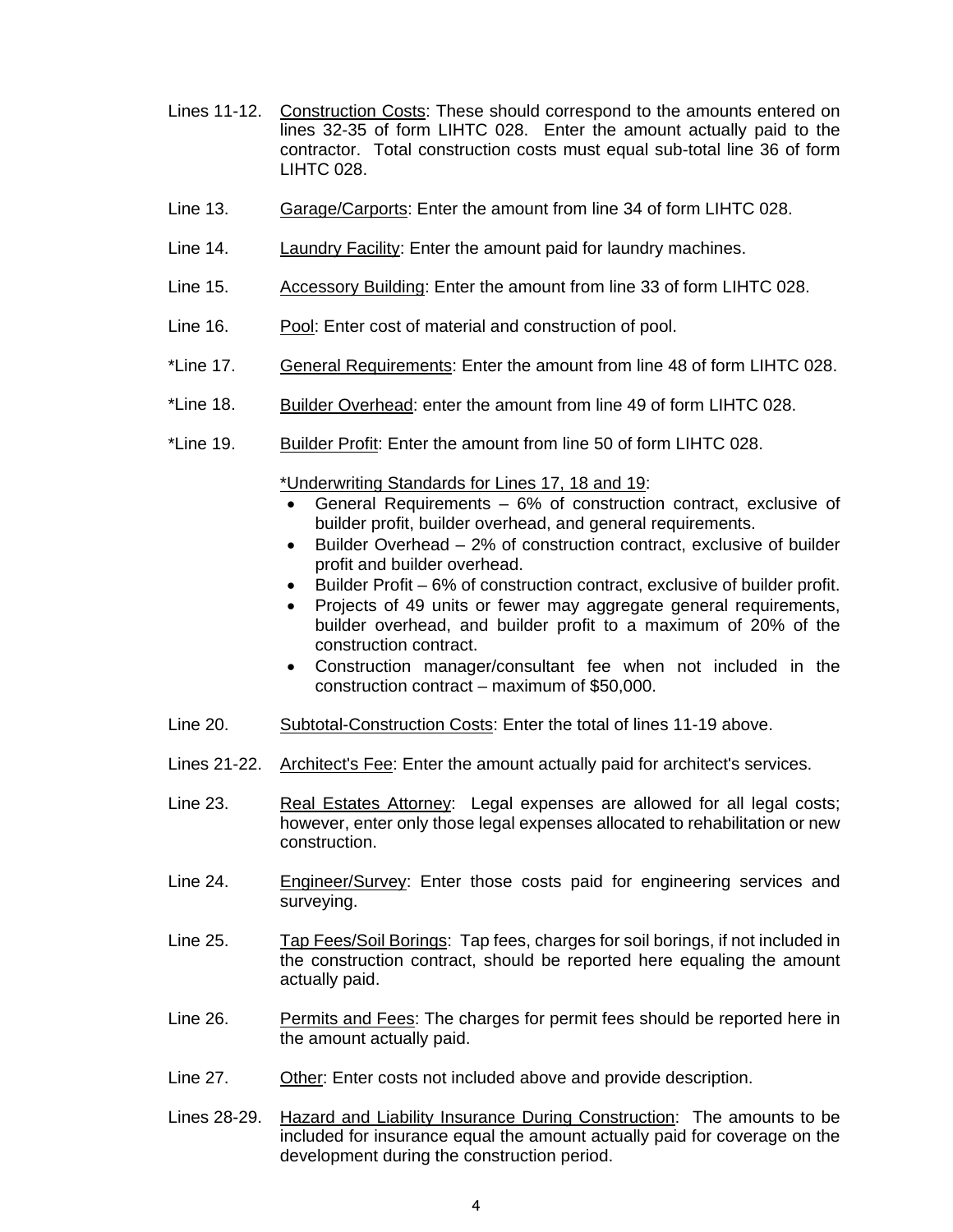- Line 30. Interest During Construction: The owner's CPA should request confirmation from the construction lender of interest paid.
- Lines 31-32. Loan Origination Fee and Loan Enhancement: Enter the amounts actually paid.
- Line 33. Title, Recording and Taxes During Construction: Enter the amount of taxes paid or accrued during the construction period, and any title and recording fees actually paid.
- Line 34. Other: Enter costs not included above and provide description.
- Lines 35-40. Permanent Financing: Include the costs of acquiring permanent financing on the appropriate line.
- Line 41. Other: Enter costs not included above and provide description.
- Lines 42-49. Other Costs: Cost paid for environmental studies and reports, appraisals, market analyses, cost certifications, tax credit and compliance fees, and bridge loan expenses should be included.
- Line 50. Other: Include costs of equipments, furniture and fixtures necessary to begin operation of the development.
- Line 51-54. Syndication Costs: Enter on the appropriate line the costs paid to syndicate the project.
- Line 55. Other: Enter costs not included above and provide description.
- Lines 56-58. Developer Fee for Projects Subject to State Volume Cap:

The combined total of the developer fee, developer overhead, and any consultant fees will be limited to 15%, not to exceed \$1,000,000. This is calculated as 15% of the total development cost minus developer fee, developer overhead, and consultant fees.

#### Developer Fee for Projects Not Subject to State Volume Cap:

For projects consisting of 49 units or fewer and receiving an allocation of housing tax credit by virtue of being financed with tax-exempt bonds, the combined total of the developer fee, developer overhead, and any consultant fees will be limited to 20% of the total development cost excluding developer fee, developer overhead, and consultant fees, not to exceed \$2,000,000.

For projects consisting of 50 to 150 units and receiving an allocation of housing tax credit by virtue of being financed with tax-exempt bonds, the combined total of the developer fee, developer overhead, and any consultant fees will be limited to 15% of the total development cost excluding developer fee, developer overhead, and consultant fees, not to exceed \$2,000,000.

If an existing project is split into two or more projects, the aggregate developer fee for all projects cannot exceed \$2,000,000.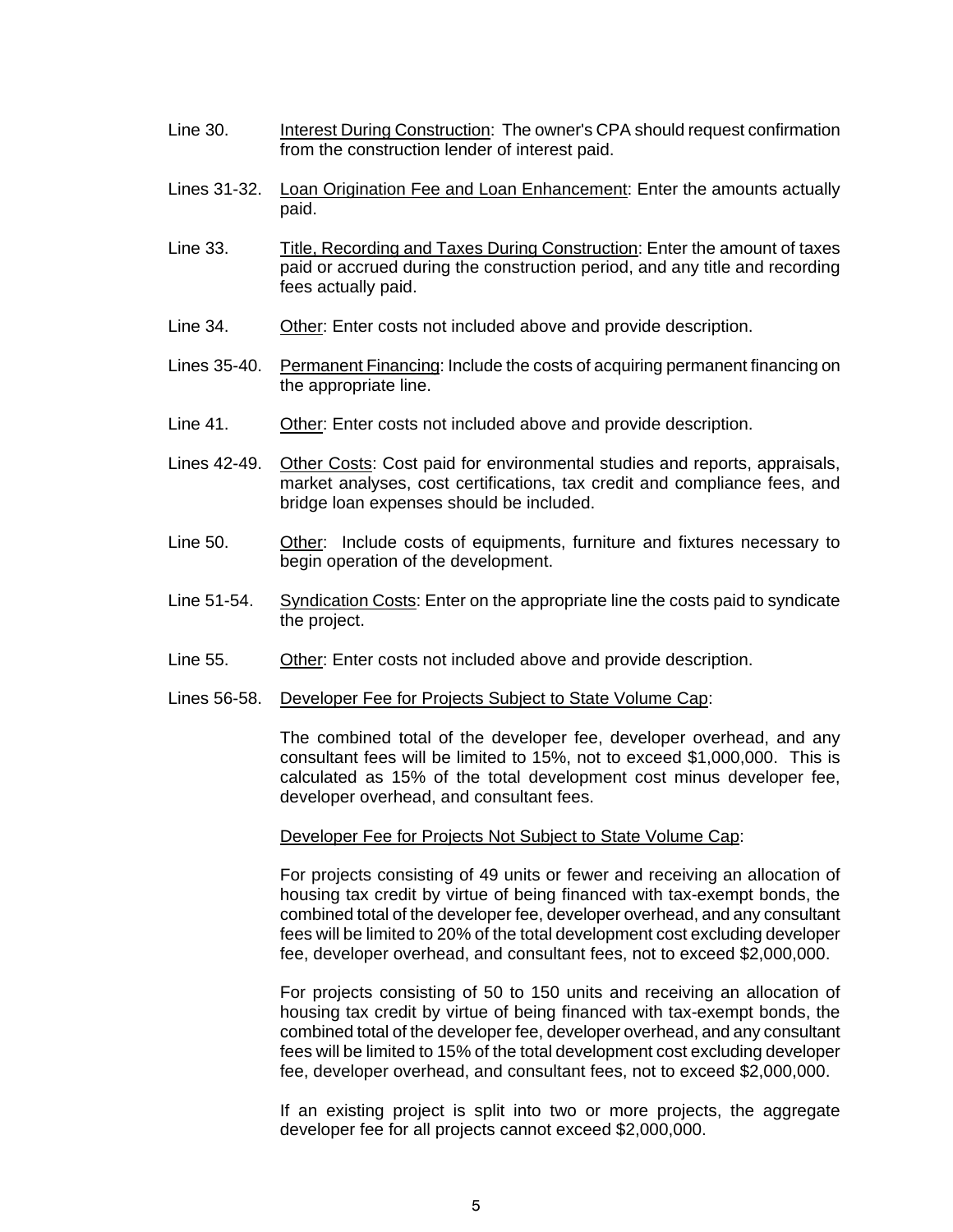For projects involving acquisition and rehabilitation, an amount equal to at least 5% of the acquisition cost must be allocated to acquisition for purposes of attribution to the developer fee.

A maximum of 70% of the developer fee can be used for project costs.

#### For the Preservation holdback:

For projects of 49 units or fewer, the combined total of the developer fee, developer overhead, and any consultant fees will be limited to 15% of the total development cost, not to exceed \$1,000,000. For projects of 50 units or more, the combined total of the developer fee, developer overhead, and any consultant fees will be limited to 10% of the total acquisition costs and 15% of the total rehabilitation costs, not to exceed \$1,000,000. Excess fees will be deducted from total development costs and eligible basis. If an existing project is split into two or more projects, the aggregate developer fee for all projects cannot exceed \$1,000,000.

- Lines 59-62. Project Reserves: Enter on the appropriate line the amounts paid to accounts for project reserves.
- Line 63. Amount of Permanent Mortgage Loan: Enter the total amount of the permanent mortgage.
- Line 64. Other Non-Equity Funding Sources: Include the amount, if any, of other primary funding sources such as grants and loans--but not including equity from the sale of the tax credit.

# V. **COST CERTIFICATION FOR SYNDICATION OF PROJECT**

The owner must certify on Form LIHTC 035 the gross and net syndication proceeds applicable to the project.

# VI. **COSTS ALLOWABLE IN CONTRACTOR'S CERTIFICATION OF ACTUAL COSTS (FORM LIHTC 028)**

The contractor is entitled to include in costs, all ordinary and necessary expenses directly related to the construction contract, including amounts paid to subcontractors, all labor and material required for purpose of performing the contract, insurance premiums of all types ordinarily and necessarily incidental or related to the construction (light, power, telephone, telegraph, water and other utilities furnished to the construction job, and all other ordinary expenditures of the contractor incidental to the performances of the contract.)

Costs to be reported by general contractors are as follows:

#### 1. Trade Items: Entered on Line 1 through 44 on Form LIHTC 028

Allowable costs under this heading include amounts paid or owing to all subcontractors, laborers, or material(s) for the construction of on-site (except off-site costs under a supplemental contract), physical improvements included under the general contract. Labor can be aggregated in one total for each line item. Costs for incomplete items should be handled by including the amount of the work in the appropriate line item and inserting next to the contractor's name and amount the word "incomplete."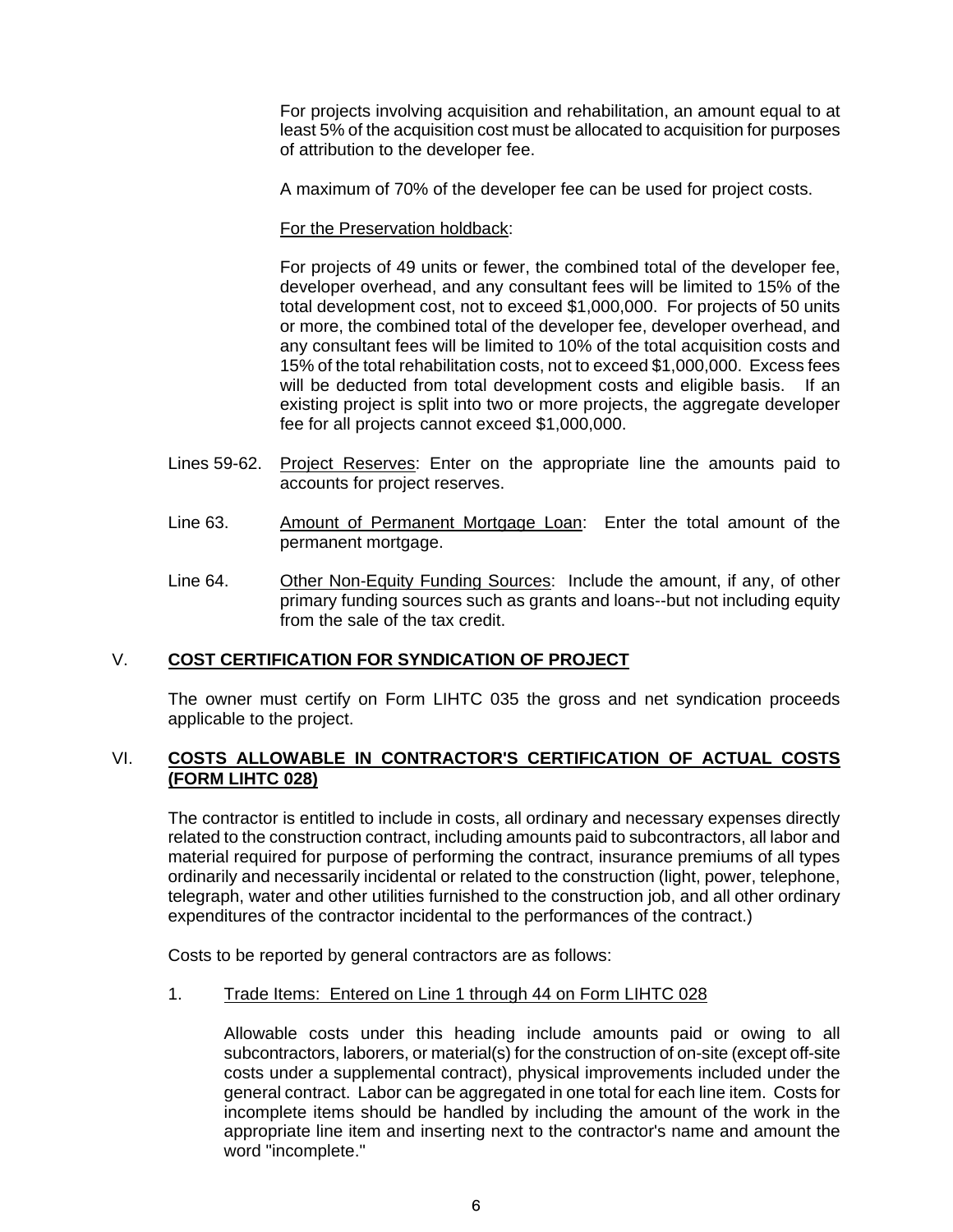# 2. General Requirements

General requirements are included on line 48 and each item must be listed on page 3 of Form LIHTC 028.

General requirements for projects of more than 49 units are limited to 6% of the construction contract and may include such items as superintendent, field engineer to provide lines and grades for locating structures and utilities on the site, temporary sheds, temporary toilet, temporary heat, water and power during construction, cleaning, rubbish removal, workmen's compensation insurance, unemployment compensation and FICA taxes for employees performing the tasks heretofore listed, Michigan Single Business Taxes that are allocable to this project, and the cost of having the cost certification performed. These items must be certified as general requirements and not included in other line items. Other items may also be approved for general requirements provided they are directly attributable to the development, but they must not include items of builder's overhead described below.

#### 3. Builder's Overhead

Builder's overhead is included on line 49 and may not exceed 2% of the construction contract for projects of more than 49 units.

Builder's overhead may include such items as office rent, fuel, lights, telephone and telegraph, stationery, office supplies, fire and liability insurance for the office, legal expenses, salaries of office employees such as bookkeeper, stenographer, clerks and estimator, social security taxes, public liability insurance, workmen's compensation insurance, and unemployment compensation, FICA taxes for office personnel. Such items are not to be included in general requirements or elsewhere.

#### 4. Builder's Profit

Builder's profit is included on line 50 and may not exceed 6% of the construction contract for projects of more than 49 units.

#### 5. Small Projects

Projects of 49 units or less may aggregate general requirements, builder overhead, and builder profit to a maximum of 20% of the construction contract.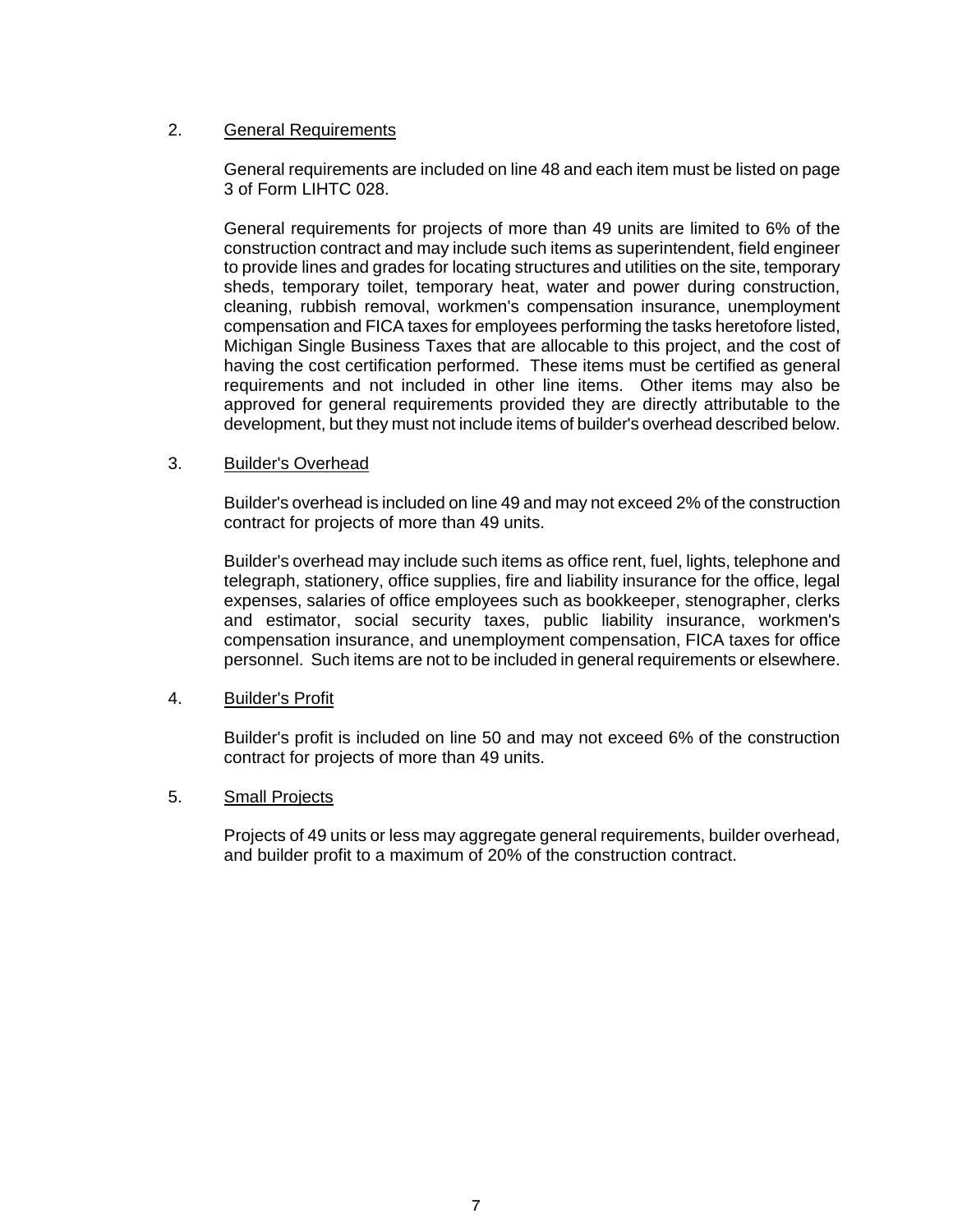# **MICHIGAN STATE HOUSING DEVELOPMENT AUTHORITY LOW INCOME HOUSING TAX CREDIT PROGRAM CONTRACTOR'S CERTIFICATE OF FINAL ACTUAL COST**

TO: \_\_\_\_\_\_\_\_\_\_\_\_\_\_\_\_\_\_\_\_\_\_\_\_\_\_\_\_\_\_ DEVELOPMENT NAME

DEVELOPMENT LOCATION \_\_\_\_\_\_\_\_

City and State

This certificate is made pursuant to the provisions of the construction contract entered into by and between owners and it is understood and agreed by the undersigned that this certificate is to be submitted to the Michigan State Housing Development Authority.

The actual cost incurred in the completion of construction under the above construction contract and accepted construction changes, inclusive of all kickbacks, rebates, adjustments and discounts (except as allowed in the Cost Certification Guidelines) or any other devices having the effect of increasing the true actual costs is itemized below.

| No.                     | <b>Trade Item</b>         | <b>Amount</b> | Payee |
|-------------------------|---------------------------|---------------|-------|
| $\mathbf{1}$            | Concrete                  | \$            |       |
| $\overline{c}$          | Masonry                   |               |       |
| $\mathfrak{S}$          | Metals                    |               |       |
| $\overline{\mathbf{4}}$ | <b>Rough Carpentry</b>    |               |       |
| $\mathbf 5$             | <b>Finish Carpentry</b>   |               |       |
| $\,6$                   | Weatherproofing           |               |       |
| $\overline{7}$          | Insulation                |               |       |
| $\,8\,$                 | Roofing                   |               |       |
| 9                       | <b>Sheet Metal</b>        |               |       |
| 10                      | Doors                     |               |       |
| 11                      | Windows                   |               |       |
| 12                      | Glass                     |               |       |
| 13                      | Lath & Plaster            |               |       |
| 14                      | Dry Wall                  |               |       |
| 15                      | Tile Work                 |               |       |
| 16                      | Acoustical                |               |       |
| 17                      | Wood Flooring             |               |       |
| 18                      | <b>Resilient Flooring</b> |               |       |
| 19                      | Painting & Decorating     |               |       |
| 20                      | Specialties               |               |       |
| 21                      | <b>Special Equipment</b>  |               |       |
| 22                      | Cabinets                  |               |       |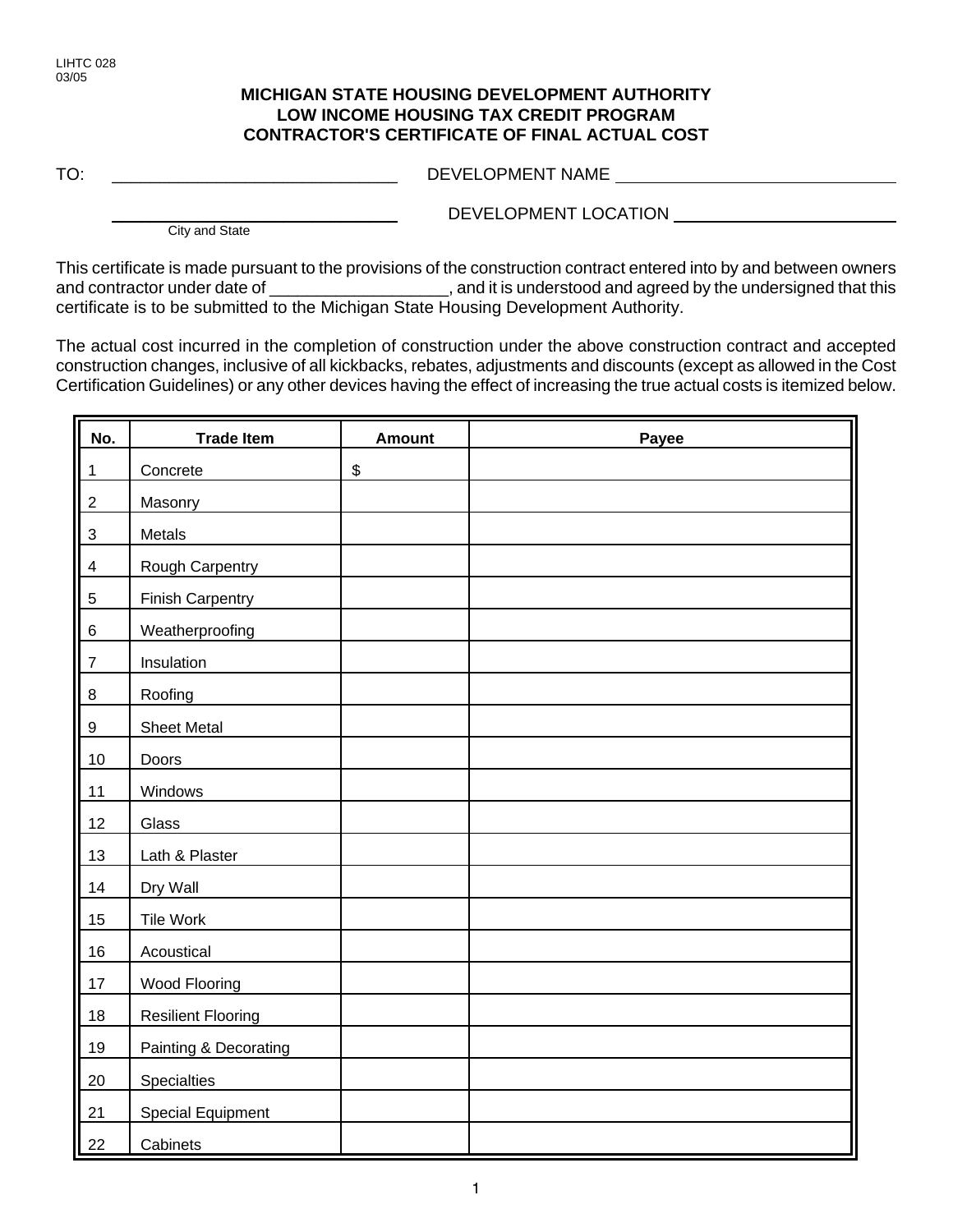| No. | <b>Trade Item</b>                | <b>Amount</b> | Payee                 |
|-----|----------------------------------|---------------|-----------------------|
| 23  | Appliances                       |               |                       |
| 24  | Blinds & Shades, Artwork         |               |                       |
| 25  | Carpets                          |               |                       |
| 26  | <b>Special Construction</b>      |               |                       |
| 27  | Elevators                        |               |                       |
| 28  | Plumbing & Hot Water             | \$            |                       |
| 29  | Heat & Ventilation               | \$            |                       |
| 30  | Air Conditioning                 |               |                       |
| 31  | Electrical                       |               |                       |
| 32  | <b>SUBTOTAL</b>                  |               |                       |
| 33  | <b>Community Building</b>        |               |                       |
| 34  | <b>Other Accessory Buildings</b> |               |                       |
| 35  | Modules                          |               |                       |
| 36  | <b>SUBTOTAL</b>                  |               |                       |
| 37  | Earth Work                       |               |                       |
| 38  | <b>Site Utilities</b>            |               |                       |
| 39  | Roads & Walks                    |               |                       |
| 40  | Site Improvements                |               |                       |
| 41  | Landscaping                      |               |                       |
| 42  | <b>Unusual Site Conditions</b>   |               |                       |
| 43  | Off-Site Improvements            |               |                       |
| 44  | <b>SUBTOTAL</b>                  |               |                       |
| 45  | Site Security                    |               |                       |
| 46  | <b>Building Permits</b>          |               |                       |
| 47  | <b>Bond Premium</b>              |               |                       |
| 48  | <b>General Requirements</b>      |               | List Detail on Page 3 |
| 49  | <b>Builder's Overhead</b>        |               |                       |
| 50  | <b>Builder's Profit</b>          |               |                       |
| 51  | <b>TOTAL</b>                     | \$            |                       |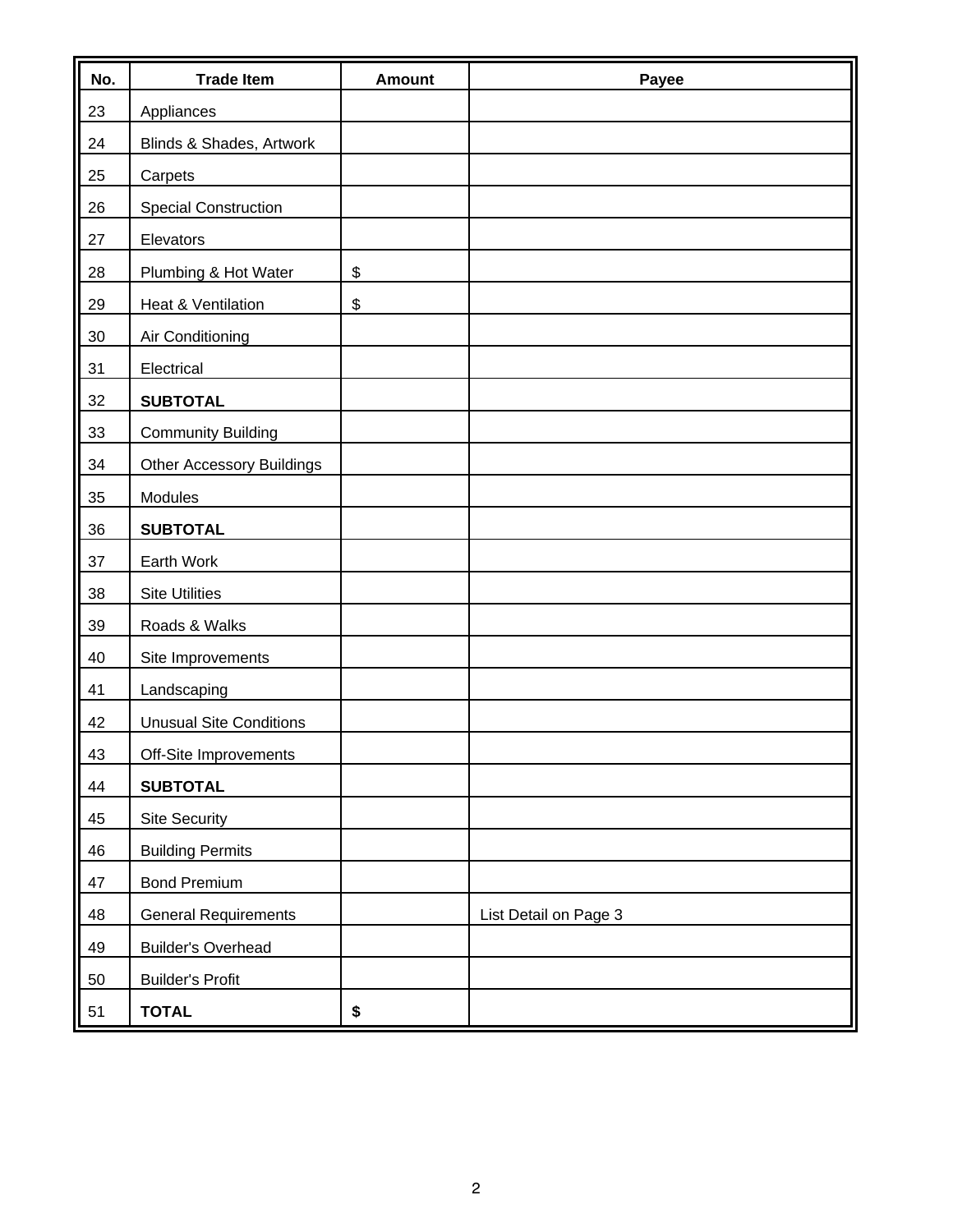# **Instructions for Preparation of the**

# **CONTRACTOR'S CERTIFICATE OF ACTUAL COST**

- 1. Complete instructions are presented in the Authority's Low Income Housing Tax Credit Program Cost Certification Guidelines.
- 2. The detail of expenditures for line items 1 through 45 is required. Line 45 is to be detailed below. If space is insufficient on this form for any line item, attach a schedule. Labor incurred by the general contractor may be shown in total by Trade item.

| <b>ITEMIZED BREAKDOWN OF GENERAL REQUIREMENTS</b> |              |                                   |              |  |  |
|---------------------------------------------------|--------------|-----------------------------------|--------------|--|--|
| <b>ITEM</b>                                       | <b>TOTAL</b> | <b>ITEM</b>                       | <b>TOTAL</b> |  |  |
| Supervision                                       |              | <b>Cost Certification Expense</b> |              |  |  |
| <b>Field Engineering</b>                          |              |                                   |              |  |  |
| <b>Temporary Facilities</b>                       |              |                                   |              |  |  |
| <b>Temporary Utilities</b>                        |              |                                   |              |  |  |
| Cleaning & Rubbish Removal                        |              |                                   |              |  |  |
|                                                   |              |                                   |              |  |  |

The undersigned hereby certifies that: (Cross out inapplicable language.) There (has/has not) been and is not now any identity of interest between owner and/or general contractor on the one hand and any subcontractor, material supplier or equipment lessor on the other. Attached to and made a part of this certificate is a signed statement fully describing any identities of interest as set forth in the previous paragraph.

All amounts shown have been reduced to give effect to the amount(s) of any kickbacks, rebates, adjustments, discounts (except as allowed in the Cost Certification Guidelines), or any other devices which, if included, would have the effect of overstating the actual costs.

|      | Contractor |
|------|------------|
|      |            |
| lts  |            |
| Date |            |

**NOTE:** This certificate must be supported by a certification as to actual cost by an independent certified public accountant.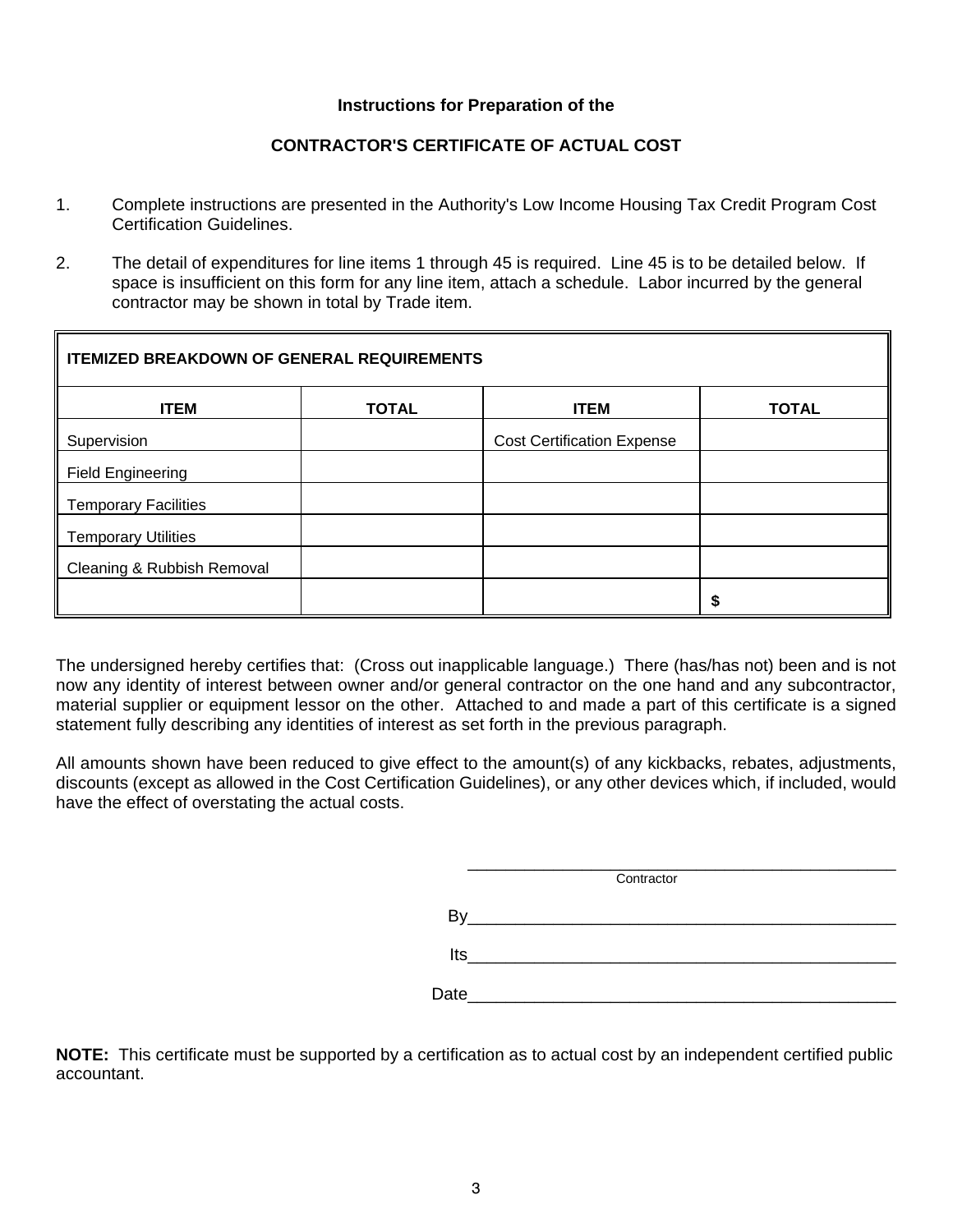# **MICHIGAN STATE HOUSING DEVELOPMENT AUTHORITY LOW INCOME HOUSING TAX CREDIT PROGRAM OWNER'S CERTIFICATE OF FINAL ACTUAL COSTS**

TO: Low Income Housing Tax Credit Program Manager

.

Development Name Location **Location** 

The cut-off date used for calculation of interest, taxes and insurance during construction is:

The actual cost to the owner of labor and materials and necessary services for the construction of the physical improvements in connection with the subject development, after deduction of kickbacks, rebates, adjustments discounts made or to be made to the mortgagor, sponsor or any corporation, trust, partnership, joint venture or other legal entity in which they or any of them hold any interest, is as follows:

|                                                      |                      |    | Column 2**                                       |
|------------------------------------------------------|----------------------|----|--------------------------------------------------|
|                                                      | Column 1*            |    | <b>Costs to be included</b><br>in Eligible Basis |
|                                                      | <b>Audited Costs</b> |    |                                                  |
|                                                      |                      | 4% | 9%                                               |
| <b>LAND</b>                                          |                      |    |                                                  |
| Line 1 -<br><b>Land Purchase</b>                     |                      |    |                                                  |
| Line 2 -<br>Closing/Title & Recording                |                      |    |                                                  |
| Line 3 -<br><b>Real Estate Expenses</b>              |                      |    |                                                  |
| Other Land Related Expenses<br>Line $4 -$            |                      |    |                                                  |
| <b>BUILDING ACQUISITION</b>                          |                      |    |                                                  |
| Line 5 -<br><b>Existing Structures</b>               |                      |    |                                                  |
| Line 6 - Demolition (Exterior)                       |                      |    |                                                  |
| Line 7 -<br>Other (Describe): ______________________ |                      |    |                                                  |
| <b>SITE WORK</b>                                     |                      |    |                                                  |
| Line 8 - On Site                                     |                      |    |                                                  |
| Line 9 - Off Site Improvements                       |                      |    |                                                  |
|                                                      |                      |    |                                                  |
| <b>CONSTRUCTION COSTS</b>                            |                      |    |                                                  |
| Line 11 - New Structures                             |                      |    |                                                  |
| Line 12 - Rehabilitation                             |                      |    |                                                  |
| Line 13 - Garages/Carports                           |                      |    |                                                  |
| Line 14 - Laundry Facilities                         |                      |    |                                                  |
| Line 15 - Accessory Building                         |                      |    |                                                  |
| Line 16 - Pool                                       |                      |    |                                                  |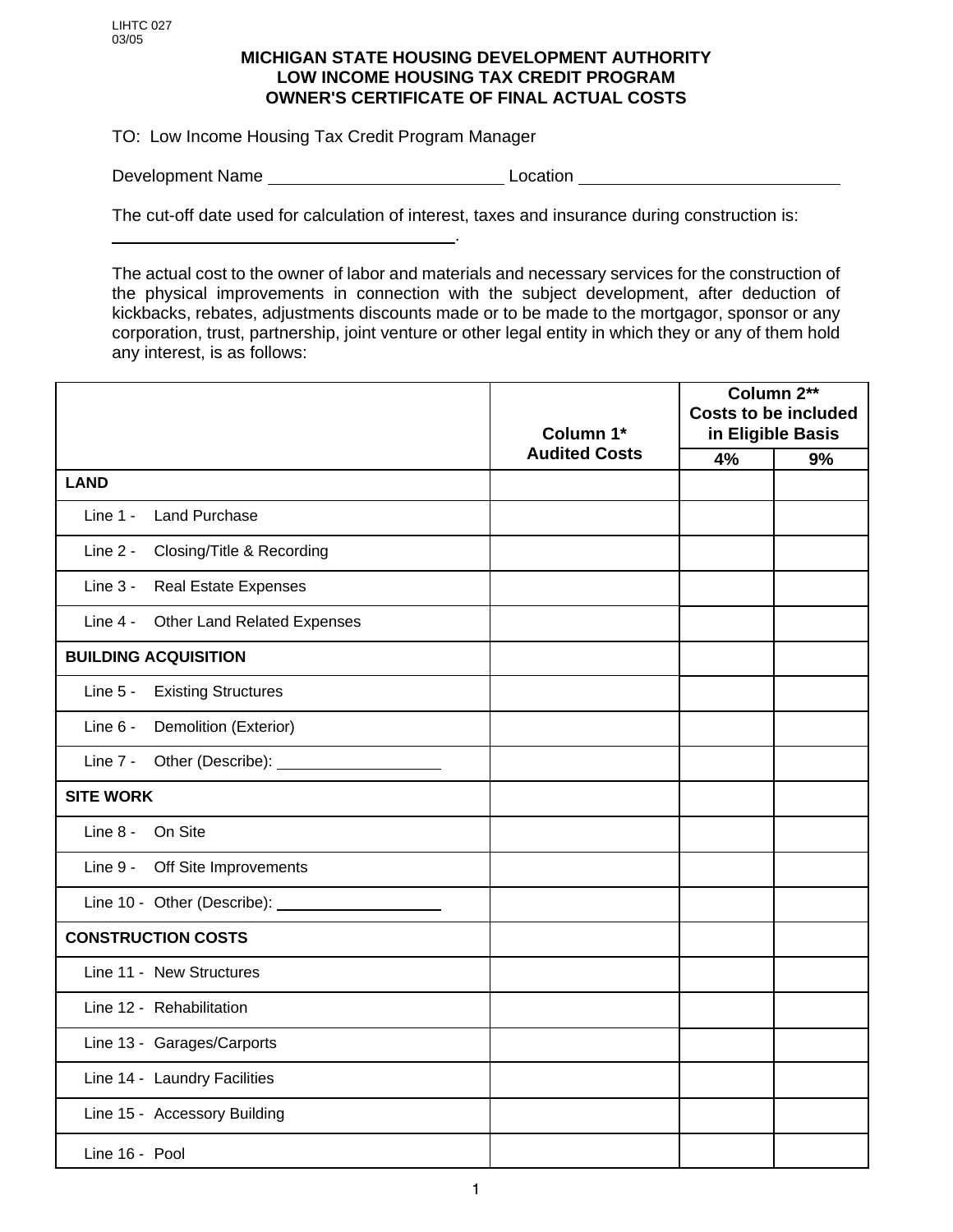|                                         | Column 1*            | Column 2**<br><b>Costs to be included</b><br>in Eligible Basis |    |
|-----------------------------------------|----------------------|----------------------------------------------------------------|----|
|                                         | <b>Audited Costs</b> | 4%                                                             | 9% |
| Line 17 - General Requirements          |                      |                                                                |    |
| Line 18 - Builder Overhead              |                      |                                                                |    |
| Line 19 - Builder Profit                |                      |                                                                |    |
| Line 20 - Subtotal - Construction Costs |                      |                                                                |    |
| <b>PROFESSIONAL FEES</b>                |                      |                                                                |    |
| Line 21 - Design Architect              |                      |                                                                |    |
| Line 22 - Supervisory Architect         |                      |                                                                |    |
| Line 23 - Real Estate Attorney          |                      |                                                                |    |
| Line 24 - Engineer/Survey               |                      |                                                                |    |
| Line 25 - Tap Fees/Soil Borings         |                      |                                                                |    |
| Line 26 - Permits & Fees                |                      |                                                                |    |
| Line 27 - Other (Describe): _______     |                      |                                                                |    |
| <b>INTERIM CONSTRUCTION COSTS</b>       |                      |                                                                |    |
| Line 28 - Hazard Insurance              |                      |                                                                |    |
| Line 29 - Liability Insurance           |                      |                                                                |    |
| Line 30 - Interest                      |                      |                                                                |    |
| Line 31 - Loan Origination Fee          |                      |                                                                |    |
| Line 32 - Loan Enhancement              |                      |                                                                |    |
| Line 33 - Title, Recording & Taxes      |                      |                                                                |    |
|                                         |                      |                                                                |    |
| PERMANENT FINANCING                     |                      |                                                                |    |
| Line 35 - Bond Premium                  |                      |                                                                |    |
| Line 36 - Credit Report                 |                      |                                                                |    |
| Line 37 - Loan Origination Fee          |                      |                                                                |    |
| Line 38 - Loan Credit Enhancement       |                      |                                                                |    |
| Line 39 - Title, Recording & Taxes      |                      |                                                                |    |
| Line 40 - Legal Fees                    |                      |                                                                |    |
| Line 41 - Other (Describe) ________     |                      |                                                                |    |
| <b>OTHER COSTS</b>                      |                      |                                                                |    |
| Line 42 - Feasibility Study             |                      |                                                                |    |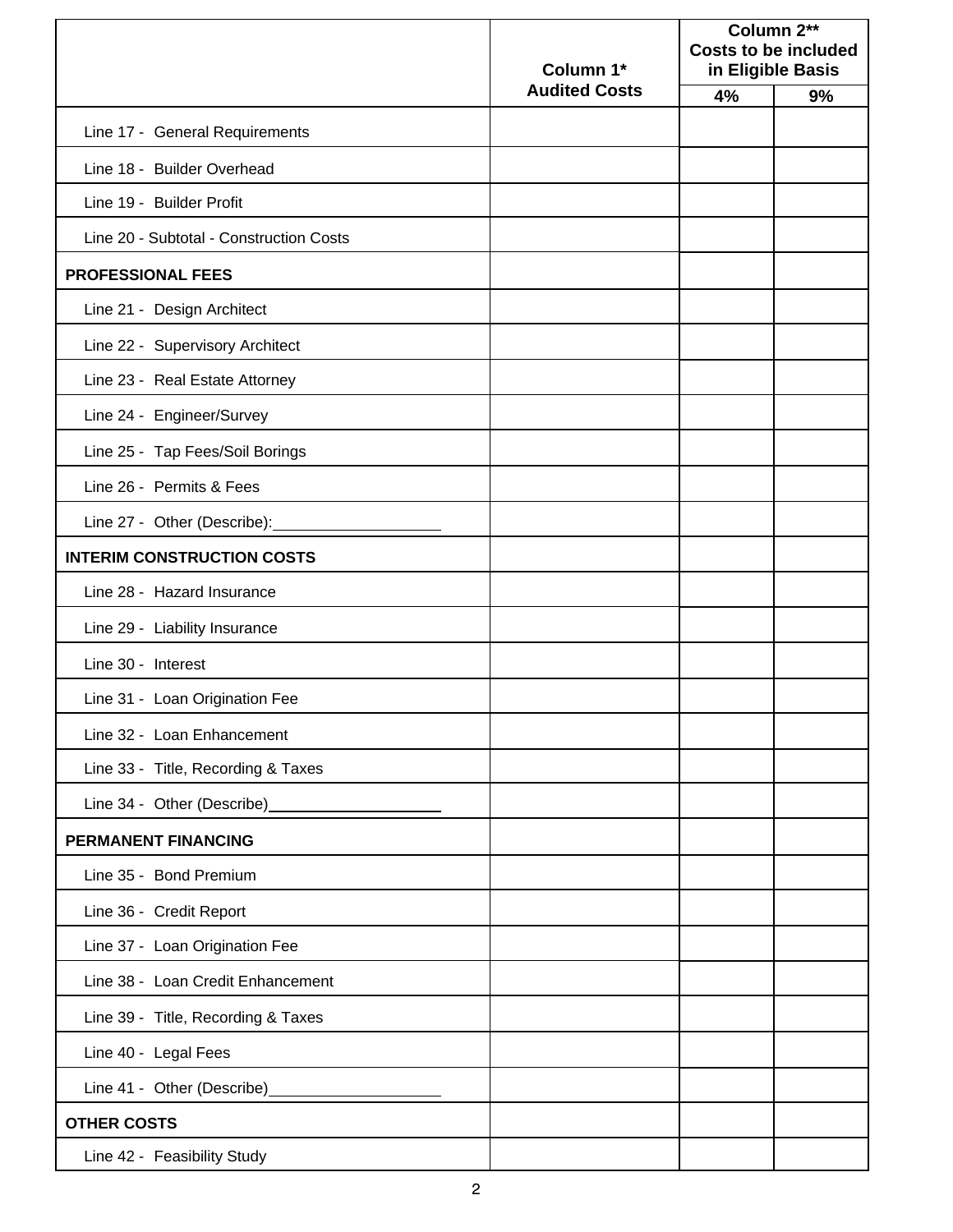|                          |                                                               | Column 1*            |    | Column 2**<br><b>Costs to be included</b><br>in Eligible Basis |  |
|--------------------------|---------------------------------------------------------------|----------------------|----|----------------------------------------------------------------|--|
|                          |                                                               | <b>Audited Costs</b> | 4% | 9%                                                             |  |
|                          | Line 43 - Market Study                                        |                      |    |                                                                |  |
|                          | Line 44 - Environmental Study                                 |                      |    |                                                                |  |
|                          | Line 45 - Tax Credit Fees                                     |                      |    |                                                                |  |
|                          | Line 46 - Compliance Fees                                     |                      |    |                                                                |  |
|                          | Line 47 - Marketing/Rent-Up                                   |                      |    |                                                                |  |
|                          | Line 48 - Cost Certification                                  |                      |    |                                                                |  |
|                          | Line 49 - Bridge Loan Expenses (During Construction)          |                      |    |                                                                |  |
|                          | Line 50 - Other (Describe)____                                |                      |    |                                                                |  |
| <b>SYNDICATION COSTS</b> |                                                               |                      |    |                                                                |  |
|                          | Line 51 - Organizational                                      |                      |    |                                                                |  |
|                          | Line 52 - Bridge Loan                                         |                      |    |                                                                |  |
|                          | Line 53 - Tax Opinion                                         |                      |    |                                                                |  |
|                          | Line 54 - PV Adjustment                                       |                      |    |                                                                |  |
|                          | Line 55 - Other (Describe)                                    |                      |    |                                                                |  |
| <b>DEVELOPER</b>         |                                                               |                      |    |                                                                |  |
|                          | Line 56 - Developer Overhead                                  |                      |    |                                                                |  |
|                          | Line 57 - Developer Fee                                       |                      |    |                                                                |  |
|                          | Line 58 - Consultant Fee                                      |                      |    |                                                                |  |
| <b>PROJECT RESERVES</b>  |                                                               |                      |    |                                                                |  |
|                          | Line 59 - Rent-Up Reserves                                    |                      |    |                                                                |  |
|                          | Line 60 - Operating Reserves                                  |                      |    |                                                                |  |
|                          | Line 61 - Replacement Reserves                                |                      |    |                                                                |  |
|                          | Line 62 - Other (Describe)                                    |                      |    |                                                                |  |
| <b>TOTAL</b>             | (Must match Total Development<br><b>Costs in Application)</b> |                      |    |                                                                |  |
|                          | Line 63 - Permanent Mortgage Loan                             |                      |    |                                                                |  |
|                          | Line 64 - Other Non-Equity Sources                            |                      |    |                                                                |  |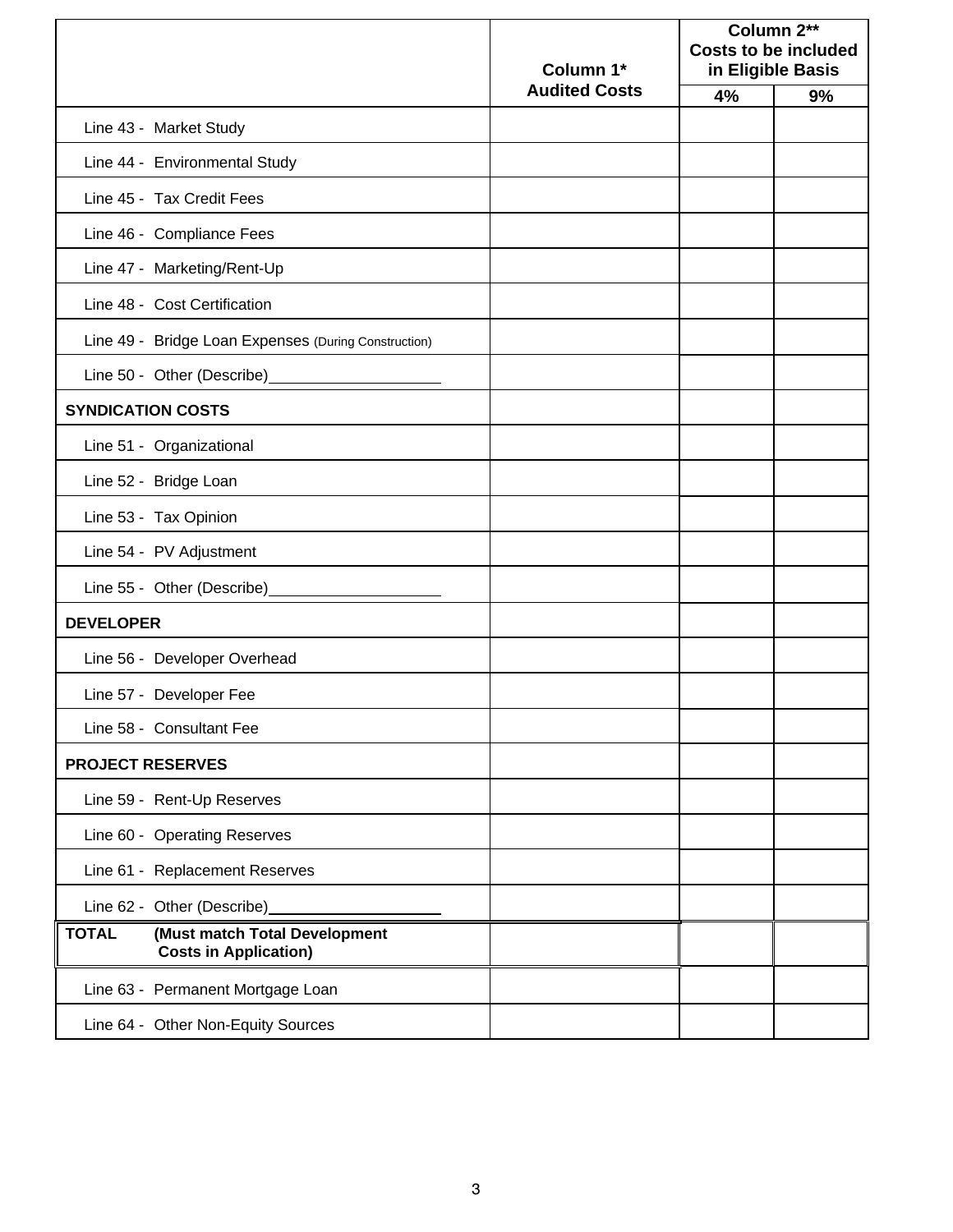**NOTE:** This certificate must be supported by a certification as to actual cost completed by an independent certified public accountant in accordance with the Low Income Housing Tax Credit Program Cost Certification Guidelines.

The undersigned hereby certifies that: (cross out inapplicable language) There (has/has not) been and is not now any identity of interest between ourselves on the one hand and the general contractor or any subcontractor, material supplier or equipment lessor on the other. Attached to and made a part of this certificate is a signed statement fully describing any identities of interest as set forth in the previous paragraph.

| Owner |
|-------|
| By:   |
| lts:  |
| Date: |